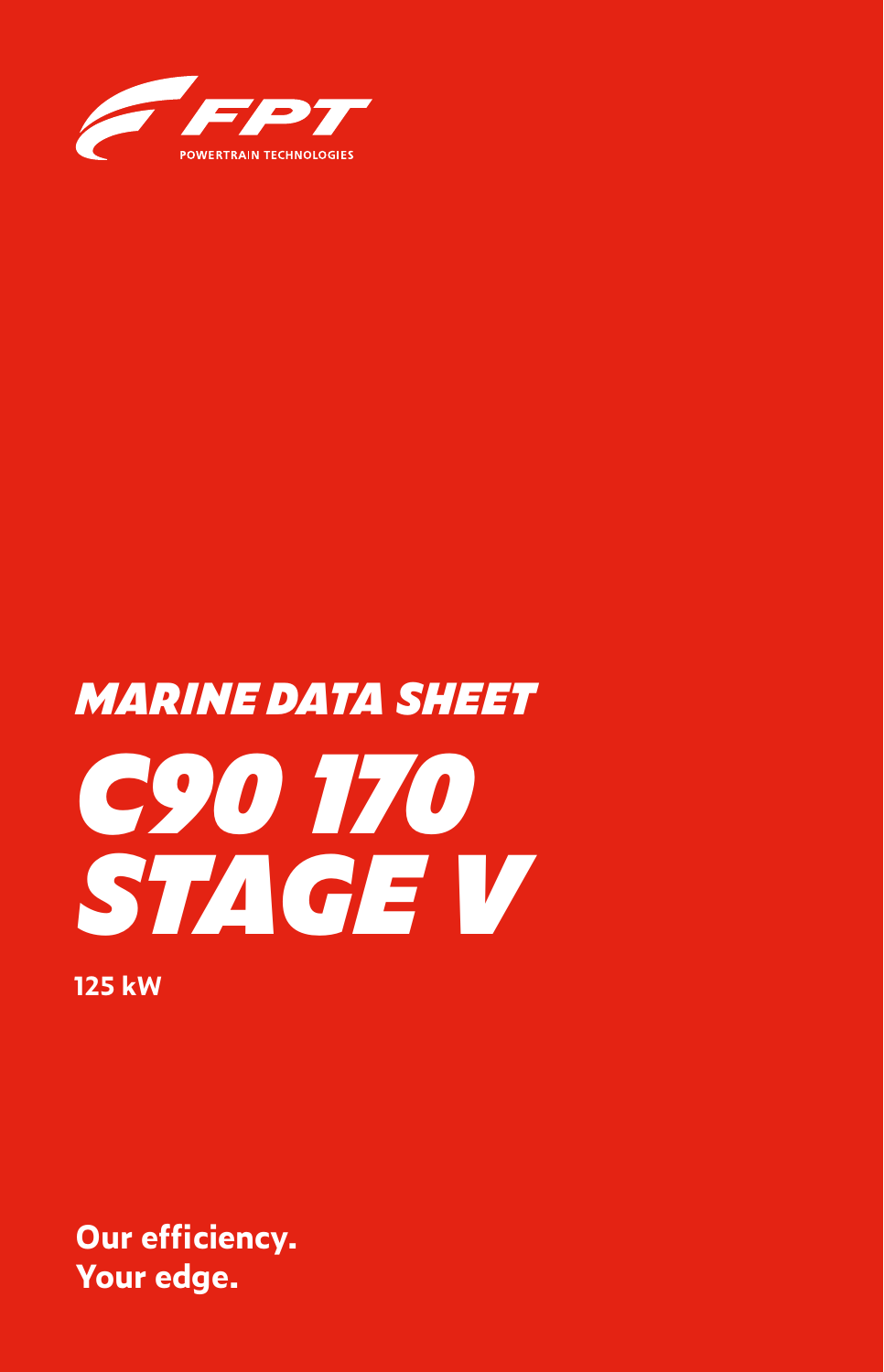## **SPECIFICATIONS**

| Thermodynamic cycle                               | Diesel 4 stroke        |
|---------------------------------------------------|------------------------|
| Air handling                                      | <b>TCA</b>             |
| Cylinders arrangement                             | 6L                     |
| Bore x Stroke                                     | $117 \times 135$ mm    |
| Total displacement                                | 8.7 liters             |
| Valves per cylinder                               | 4                      |
| Cooling System                                    | Liquid                 |
| Direction of Rotation<br>(viewed facing flywheel) | CCW (Counterclockwise) |
| Engine management                                 | Electronic             |
| Injection System                                  | C <sub>R</sub>         |
|                                                   |                        |

## **STANDARD CONFIGURATION**

| Flywheel housing                                  | SAE <sub>3</sub>                                          |
|---------------------------------------------------|-----------------------------------------------------------|
| Flywheel size                                     | 14"                                                       |
| Air filter                                        | Rear side                                                 |
| Turbocharger                                      | Waste Gate (water cooled) Turbo with<br>Aftercooler (TCA) |
| Heat excharger                                    | Tube type                                                 |
| Exhaust gas water mixer -<br>Exhaust cooled elbow |                                                           |
| Water charge tank                                 | Included                                                  |
| Fuel filter                                       | $1$ - right side                                          |
| Fuel prefilter                                    | Included (loose)                                          |
| Fuel pump                                         | 1 - gear driven                                           |
| Oil filter                                        | 2 - left side                                             |
| Oil sump                                          | Aluminium                                                 |
| Oil vapours blowby circuit                        | Included                                                  |
| Oil heat exchanger                                | Included                                                  |
| Oil filler                                        | By cylinder head cover                                    |
| Starter                                           | 24 V - 5.5 kW                                             |
| Alternator                                        | $28 V - 90 A$                                             |
| Engine stop device                                | By electronic central unit                                |
| Wiring harness                                    | With negative to ground connection                        |
| Painting color                                    | White "ICE"                                               |
|                                                   |                                                           |

## **Legend**

## **Arrangement**

L In line V 90° "V" configuration

- **Air Handling<br>TCA Turbocharged with aftercooler<br>TC Turbocharged<br>NA Naturally Aspirated**
- -

**Turbocharger**

WG Wastegate VGT Variable Geometry Turbocharger TST Twin Stage Turbocharger

**Exhaust System**<br>EGR – Exhaust Gas Recirculation<br>SCR – Selective Catalytic Reduction

## **Injection System**<br>M Mechanical<br>CR Common Rail<br>EUI Electronic Unit Injector<br>MPI Multi Point Injection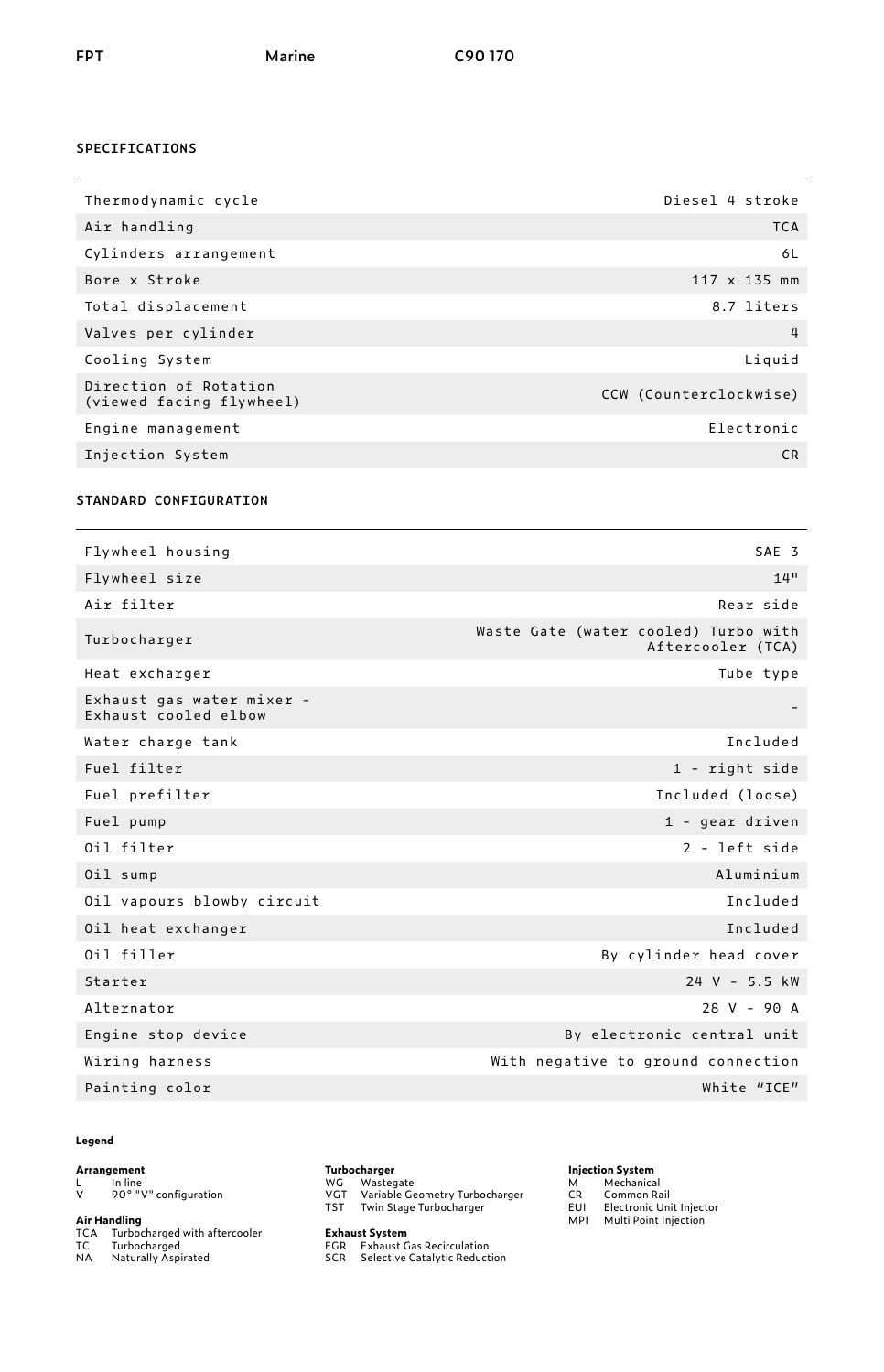## **WEIGHT AND DIMENSIONS**

| Dimensions*                                                                      |                   | (L**xWxH) 1700 x 870 x 970 mm |  |
|----------------------------------------------------------------------------------|-------------------|-------------------------------|--|
| Dry Weight                                                                       |                   | 950 Kg                        |  |
| * Dimensions can be changed according to engine options<br>** Lenght at flywheel |                   |                               |  |
| <b>ELECTRICAL SYSTEM</b>                                                         |                   |                               |  |
| Voltage                                                                          |                   | 24 V                          |  |
| NOT INCLUDED IN STANDARD CONFIGURATION                                           |                   |                               |  |
| Battery - minimum capacity recommended                                           |                   | 120 Ah                        |  |
| Battery - minimum cold cranking<br>capacity recommended                          |                   | 900 Ah                        |  |
| RATING TYPE                                                                      |                   | D                             |  |
| Maximum power [*]                                                                | kW(HP)            | 125 (170)                     |  |
| At speed                                                                         | rpm               | 2000                          |  |
| Maximum no load governed<br>speed at max rating                                  | rpm               | 2200                          |  |
| Minimum idling speed                                                             | rpm               | 600                           |  |
| Mean piston speed<br>at rated speed                                              | m/s               | 8.8                           |  |
| BMEP at max power                                                                | bar               | 11.3                          |  |
| Specific fuel consumption<br>(best value)                                        | g/kWh @ rpm       | 207 @ 1200                    |  |
| Oil consumption<br>at max rating                                                 | (X of fuel cons.) | 0.25                          |  |
| Minimum starting temperatu-<br>re without auxiliaries                            | $^{\circ}$ C      | $-10°$                        |  |
| Oil and oil filter<br>maintenance interval<br>for replacement                    | hours             | 600                           |  |

\* Net Power at flywheel according to ISO 8665, after 50 hours running, Fuel Diesel EN 590. Power tolerance 5%.

### **Rating**

- **A1** High performance crafts. Full throttle operation restricted<br>within 10% of total use period Cruising speed at engine rpm<br><90% of rated speed setting. Maximum useage 300 hours per year.
- **A2/B1** Pleasure/commercial vessels. Full throttle operation restricted within 10% of total use period Cruising speed at engine rpm <90% of rated speed setting. Maximum useage 1000 hours per year.
- **B** Light duty. Full throttle operation restricted within 10% of total use period. Cruising speed at engine rpm <90% of rated speed setting. Maximum useage 1500 hours per year.
- **C** Medium duty. Full throttle operation <25% of use period. Cruising speed at engine rpm <90% of rated speed setting. Maximum useage 3000 hours per year.
- **D** Heavy duty. Maximum rating utilisation up to 100% of use period, for unlimited hours per year.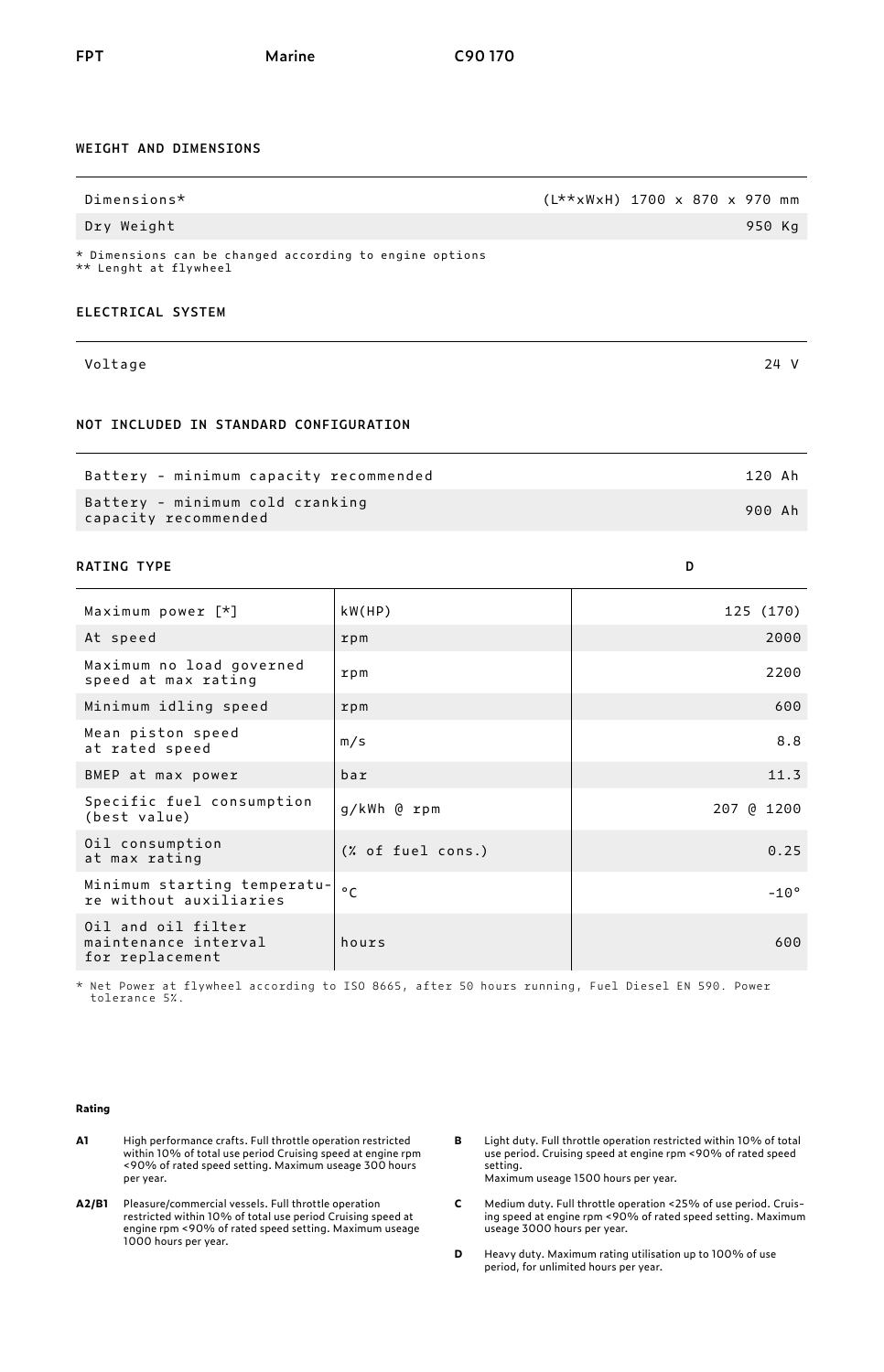**POWER & TORQUE**

**C90 170 Rating D - 125 kW Emission Standard: - IWV Stage V**

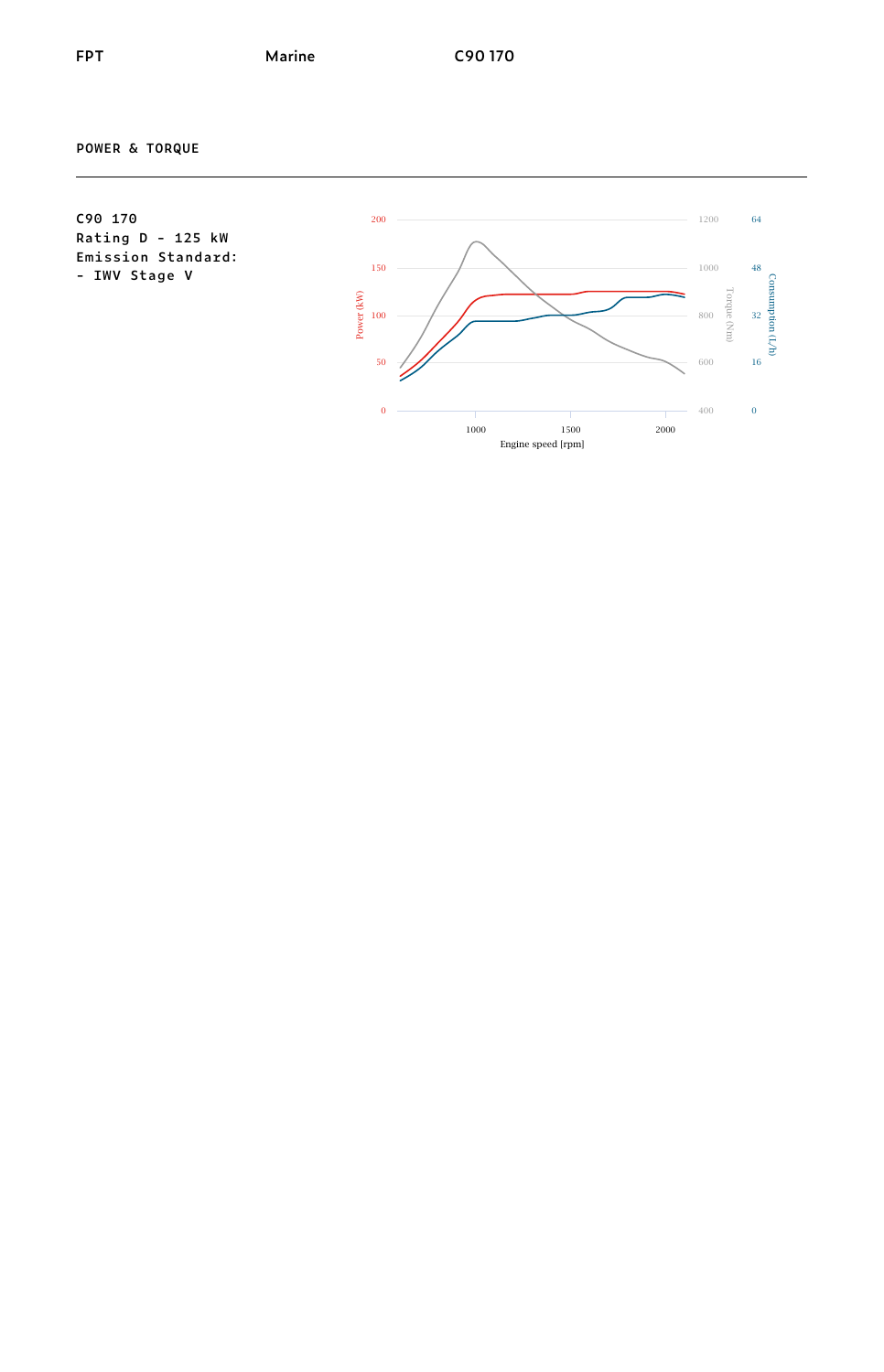



**Rating D: 125 kW (170 HP) @ 2000 rpm**